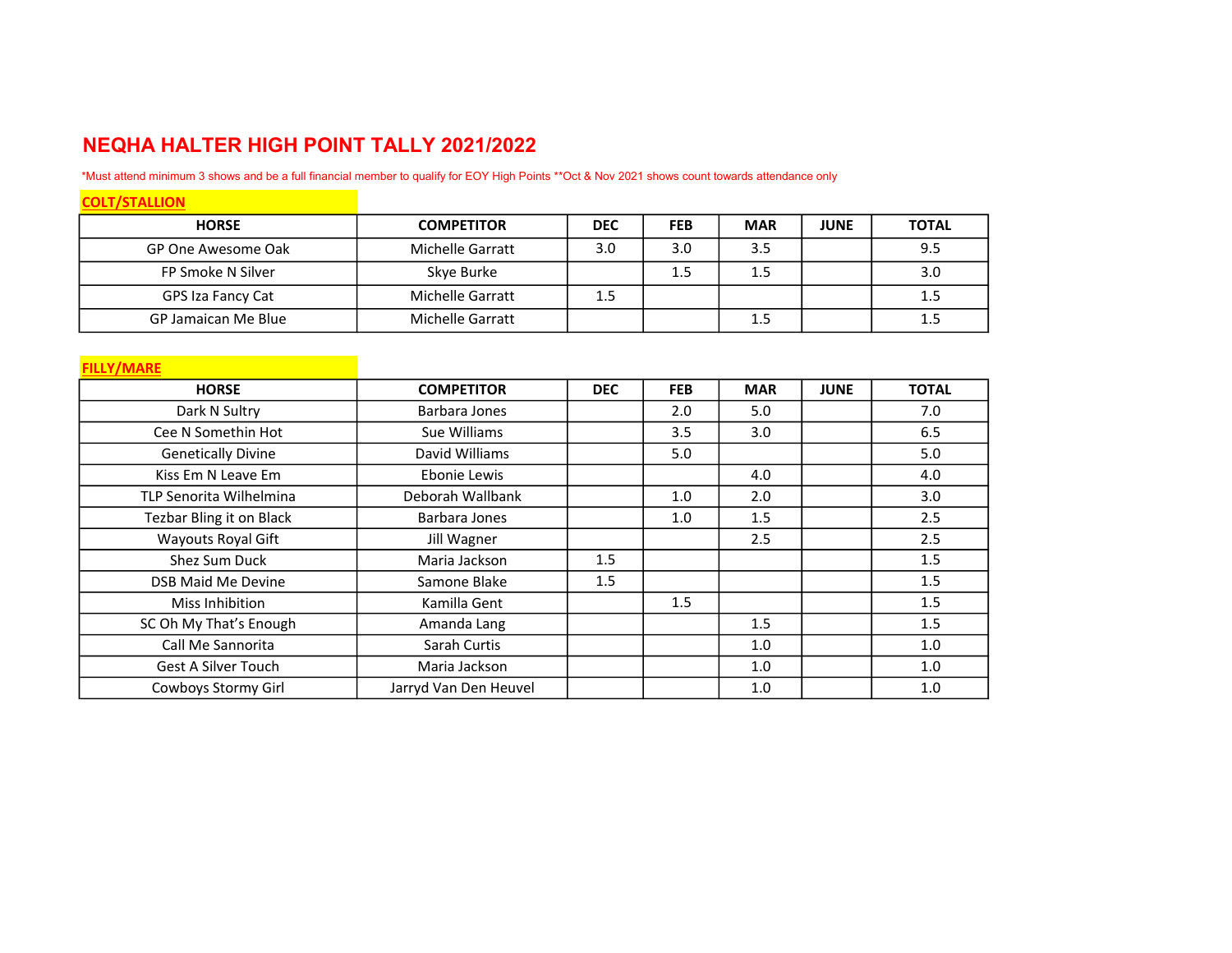| <b>GELDING</b>                 |                       |            |            |            |             |              |
|--------------------------------|-----------------------|------------|------------|------------|-------------|--------------|
| <b>HORSE</b>                   | <b>COMPETITOR</b>     | <b>DEC</b> | <b>FEB</b> | <b>MAR</b> | <b>JUNE</b> | <b>TOTAL</b> |
| Double Oh Krymsun              | Linda Café            | 1.5        | 2.0        | 1.5        |             | 5.0          |
| <b>Gentle Persuation</b>       | Debbie Baker          |            | 4.0        |            |             | 4.0          |
| Each to their Roan             | Dylan Hughes          |            | 2.0        | 1.5        |             | 3.5          |
| Waiting on a moment            | Michelle Garratt      | 1.5        | 1.5        |            |             | 3.0          |
| <b>QXH Sweet Invite</b>        | Debra Howes           | 1.5        |            | 1.5        |             | 3.0          |
| CP Ima Fire Dancer             | Ken Smith             |            |            | 3.0        |             | 3.0          |
| Rock Oz                        | Anna Cross            |            | 2.5        |            |             | 2.5          |
| How Cool Am I                  | Debra Howes           | 2.0        |            |            |             | 2.0          |
| Magnum Forty Four              | Kylie Garside         |            | 1.0        | 1.0        |             | 2.0          |
| <b>GPS Mighty Confidential</b> | <b>France Coombes</b> |            |            | 2.0        |             | 2.0          |
| <b>KPM Razor</b>               | <b>Trish Easey</b>    | 1.5        |            |            |             | 1.5          |
| A Wycked Desire                | Roz Gough             | 1.5        |            |            |             | 1.5          |
| Daytona Rip N Chip             | Michael McBride       |            | 1.5        |            |             | 1.5          |

## AMATEUR HALTER HORSE

| <b>HORSE</b>                   | <b>COMPETITOR</b>      | <b>DEC</b> | <b>FEB</b> | <b>MAR</b> | <b>JUNE</b> | <b>TOTAL</b> |
|--------------------------------|------------------------|------------|------------|------------|-------------|--------------|
| Double Oh Krymsun              | Linda Café             | 1.5        | 2.0        | 1.5        |             | 5.0          |
| Miss Inhibition                | Kamilla Gent           |            | 4.5        |            |             | 4.5          |
| Daytona Rip N Chip             | Michael McBride        |            | 1.5        | 2.0        |             | 3.5          |
| Shez Sum Duck                  | Maria Jackson          | 1.5        |            | 1.5        |             | 3.0          |
| Call Me Sannorita              | Sarah Curtis           |            |            | 3.0        |             | 3.0          |
| <b>GPS Mighty Confidential</b> | <b>Frances Coombes</b> |            |            | 3.0        |             | 3.0          |
| CP Ima Fire Dancer             | Ken Smith              |            |            | 2.0        |             | 2.0          |
| How Cool Am I                  | Stephanie Hill         | 1.5        |            |            |             | 1.5          |
| <b>KPM Razor</b>               | <b>Trish Easy</b>      | 1.5        |            |            |             | 1.5          |
| <b>DSB Maid Me Devine</b>      | Samone Blake           | 1.5        |            |            |             | 1.5          |
| A Wyked Desire                 | Roslyn Gough           | 1.5        |            |            |             | 1.5          |
| <b>Gentle Persuation</b>       | Debbie Baker           |            | 1.5        |            |             | 1.5          |
| <b>TLP Senorita Wilhelmina</b> | Deborah Wallbank       |            | 1.5        |            |             | 1.5          |
| QXH Sweet Invite               | Stephanie Hill         |            |            | 1.5        |             | 1.5          |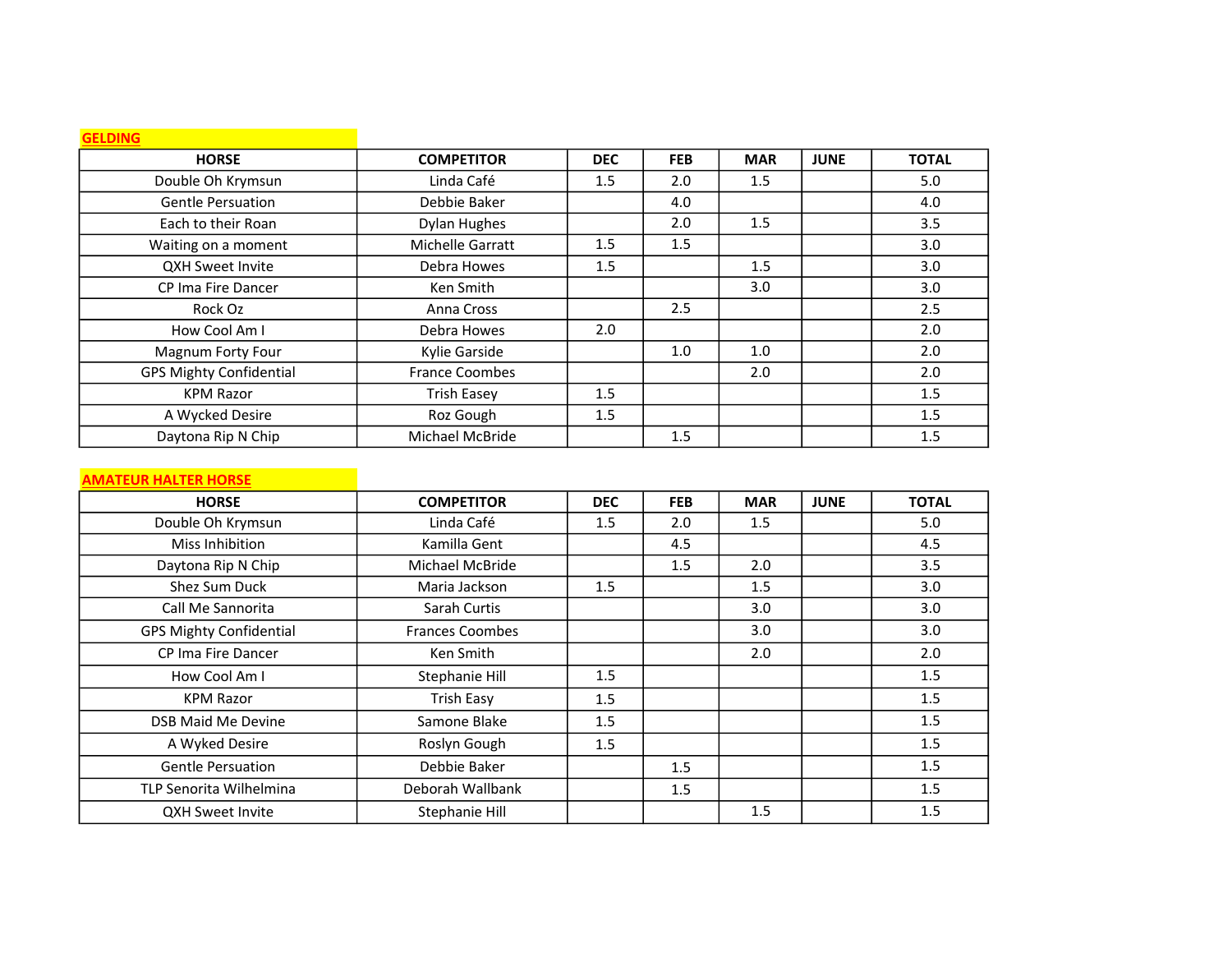| Kiss Em N Leave Em         | Ebonie Lewis  |  | --- |     |
|----------------------------|---------------|--|-----|-----|
| <b>Gest A Silver Touch</b> | Maria Jackson |  | T.N | ⊥.∪ |
| SC Oh My That's Enough     | Amanda Lang   |  | T.N | ⊥.∪ |

| <b>OVERALL HALTER HORSE (Does not include Amatuer Halter Points)</b> |                         |            |            |                |             |              |
|----------------------------------------------------------------------|-------------------------|------------|------------|----------------|-------------|--------------|
| <b>HORSE</b>                                                         | <b>COMPETITOR</b>       | <b>DEC</b> | <b>FEB</b> | <b>MAR</b>     | <b>JUNE</b> | <b>TOTAL</b> |
| GP One Awesome Oak                                                   | <b>Michelle Garratt</b> | 3.0        | 3.0        | 3.5            |             | 9.5          |
| Dark N Sultry                                                        | Barbara Jones           |            | 2.0        | 5.0            |             | 7.0          |
| Cee N Somethin Hot                                                   | Sue Williams            |            | 3.5        | 3.0            |             | 6.5          |
| <b>Genetically Divine</b>                                            | Debbie Keogh            |            | 5.0        |                |             | 5.0          |
| Double Oh Krymsun                                                    | Linda Café              | 1.5        | 2.0        | 1.5            |             | 5.0          |
| <b>Gentle Persuation</b>                                             | Debbie Baker            |            | 4.0        |                |             | 4.0          |
| Kiss Em N Leave Em                                                   | Ebonie Lewis            |            |            | 4.0            |             | 4.0          |
| Each to their Roan                                                   | <b>Dylan Hughes</b>     |            | 2.0        | 1.5            |             | 3.5          |
| Waiting on a moment                                                  | Michelle Garratt        | 1.5        | 1.5        |                |             | 3.0          |
| FP Smoke N Silver                                                    | Skye Burke              |            | 1.5        | 1.5            |             | 3.0          |
| <b>QXH Sweet Invite</b>                                              | Debra Howes             | 1.5        |            | 1.5            |             | 3.0          |
| TLP Senorita Wilhelmina                                              | Deborah Wallbank        |            | 1.0        | 2.0            |             | 3.0          |
| CP Ima Fire Dancer                                                   | Ken Smith               |            |            | 3.0            |             | 3.0          |
| Rock Oz                                                              | Anna Cross              |            | 2.5        |                |             | 2.5          |
| Tezbar Bling it on Black                                             | Barbara Jones           |            | 1.0        | 1.5            |             | 2.5          |
| Wayouts Royal Gift                                                   | Jill Wagner             |            |            | 2.5            |             | 2.5          |
| How Cool Am I                                                        | Debra Howes             | 2.0        |            |                |             | 2.0          |
| Magnum Forty Four                                                    | Kylie Garside           |            | 1.0        | 1.0            |             | 2.0          |
| <b>GPS Mighty Confidential</b>                                       | <b>France Coombes</b>   |            |            | $\overline{2}$ |             | 2.0          |
| A Wyked Desire                                                       | Roslyn Gough            | 1.5        |            |                |             | 1.5          |
| Daytona Rip N Chip                                                   | Michael McBride         |            | 1.5        |                |             | 1.5          |
| <b>DSB Maid Me Devine</b>                                            | Samone Blake            | 1.5        |            |                |             | 1.5          |
| GPS Iza Fancy Cat                                                    | Michelle Garratt        | 1.50       |            |                |             | 1.5          |
| <b>KPM Razor</b>                                                     | <b>Trish Easy</b>       | 1.5        |            |                |             | 1.5          |
| Miss Inhibition                                                      | Kamilla Gent            |            | 1.5        |                |             | 1.5          |